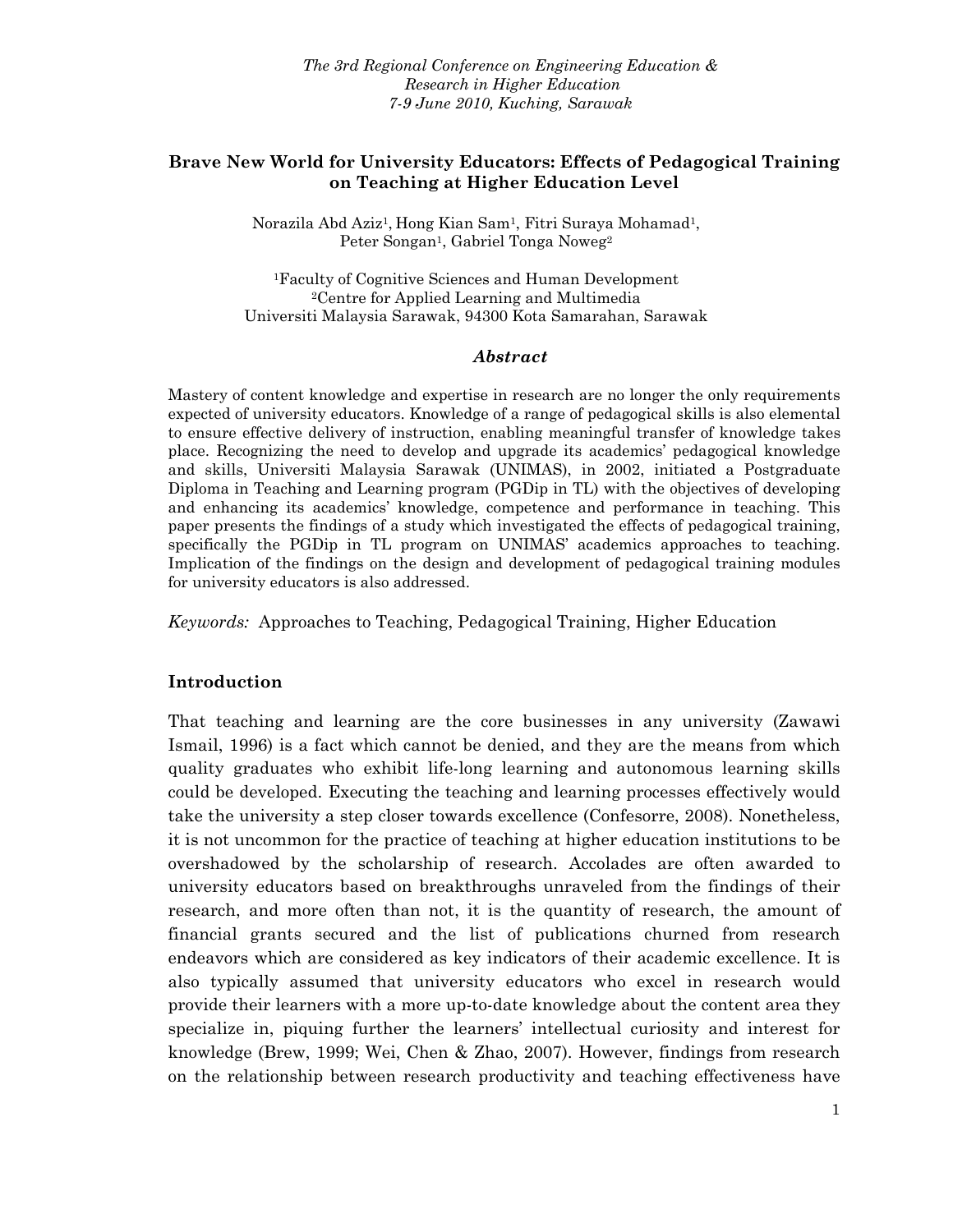shown conflicting results, suggesting that the age old debate on the effect these two scholarly activities have on one another is far from over (Barton, 2006; Marsh & Hattie, 2002; Perry & Smart, 1997).

It is also pertinent to acknowledge that the context of higher education is changing in tandem with the changes that are taking place in the society (Varghese, 2004). University graduates are expected to play a more active role in contributing to the advancement and growth of nation's knowledge economy. Thus, to stay relevant, programs of study or courses offered at higher education level must not only be redesigned to include knowledge and skills that are up-to-date in the area of study, they also must be delivered in a way that enables meaningful transfer of learning taking place in actual workplace settings.

It is the contention of this paper that expertise in research should not be perceived as the only requirements expected of university educators. Their knowledge of a range of pedagogical skills is also elemental to ensure effective delivery of instruction be carried out. Studies in recent years have indicated the need for attention to also be accorded to the development of university educators' pedagogical thinking and skills (Postareff, Lindlom-Ylänne & Nevgi, 2007; Trigwell, Prosser & Waterhouse, 1999; Prosser, Trigwell & Lyons, 1997). Such renewed emphasis on the practice of teaching at higher education is driven by the premise that the instructional approaches adopted by university educators in their delivery of content knowledge have important implications on the type of learning approach adopted by their students, which subsequently would affect achievement of their learning outcomes (Stes, Coertjens & Van Petegem, 2009; Postareff et al., 2007; Trigwell et al., 1999).

### **Approaches to Teaching at Higher Education Level**

Approaches to teaching refer to the instructional strategies by university educators in their classroom teaching and learning. Teaching approaches are often influenced by the beliefs or conceptions held about what teaching means (Postareff, Katajavuori, Lindblom-Ylänne & Trigwell, 2008; Lindblom-Ylänne, Trigwell, Nevgi & Ashwin, 2006; Ho, Watkins & Kelly, 2001; Kember, 1997). Those who view teaching as the transmission of knowledge are regarded as having strategies of teaching that are more teacher-focused, whilst those who view it as learning facilitation are considered to be more student-focused in their adoption of teaching strategies. University educators who adopt a more teacher-focused stance, which is also known as the content-focused approach, are primarily concerned with the organization, presentation and testing of the content knowledge (Gibbs & Coffey,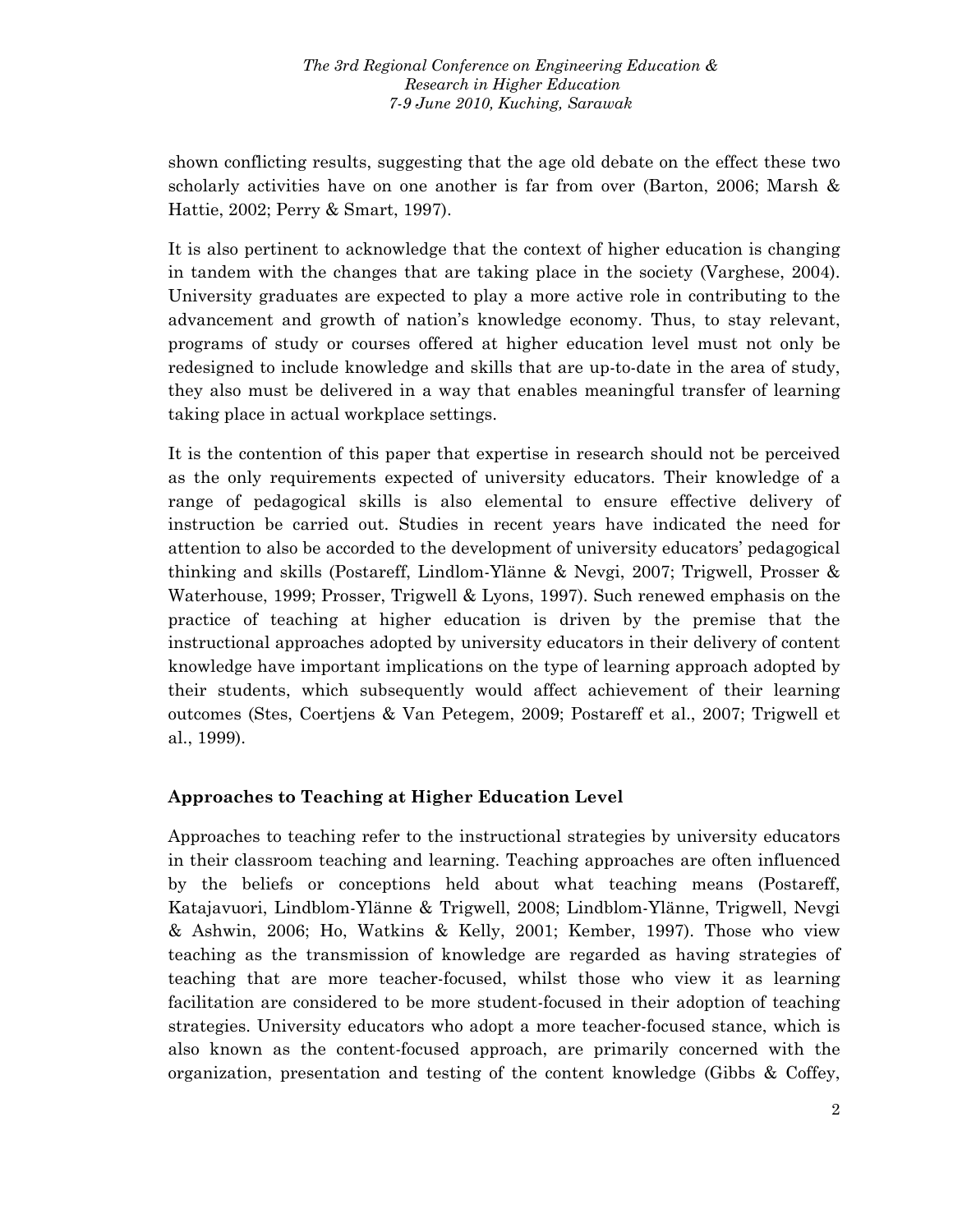2004). On the other hand, those whose approaches to teaching are more studentfocused tend to use strategies that support and facilitate student learning. In the student or learner-focused approach, students are not regarded as passive recipients of information; instead, they are encouraged to become independent learners via construction of own knowledge and understanding (Postareff et al., 2007).

The type of teaching approach adopted by university educators is further argued to have a bearing on the type of learning approach adopted by their learners. When remembrance of the content becomes the intention for learning, the approach adopted is regarded to be surface in nature. Students who operate on a surface approach to learning are described to be more preoccupied with the need to rote learn the content taught because the intention is on the completion of the learning task, not on its conceptual understanding (Struyven, Dochy, Janssens, Gielen, 2006; Entwistle, McCune & Walker, 2001). On the other hand, students who adopt a deep learning approach are more focused on the sense-making process of the learning content. Higher quality learning outcomes have also been reported to be related to deep approaches to learning. This is because the underlying intention is to understand and develop more sophisticated conceptions of the subject matter (Struyven et al., 2006; Gibbs & Coffey, 2004). Surface and non-deep approaches to learning are indicated to be strongly associated with the teacher-focused approach to teaching; on the contrary, the student-focused teaching approach is associated with a non-surface approach to learning (Gibbs & Coffey, 2004; Trigwell et al., 1999).

Teaching approach adopted by university educators may also vary according to the context of teaching they are in. The student-focused approach is argued to be associated with those educators from the 'soft' disciplines, such as the social sciences and humanities, whereas those from disciplines such the physical sciences, engineering and medicine, typically referred to as the 'hard' disciplines, are prone to adopting the teacher-focused outlook towards university teaching (Lindblom-Ylänne et al.,2006).

Educators whose teaching approaches incorporate both the teacher and studentfocused strategies are described as having a dissonant teaching profile (Postareff et al., 2008). This means that both approaches can co-exist in the teaching practices of the university educators, although such a situation could lead to provision of lower quality learning experiences for the learners, characterized as being the result of poorer teaching, higher workloads, and less clear goals (Prosser, Ramsden, Trigwell & Martin, 2003). In other words, when the conception of teaching or the beliefs held about teaching does not match with the type of strategies adopted for teaching, lower quality student learning outcomes would be derived. In contrast, higher quality outcomes would be expected when there is consonance in the university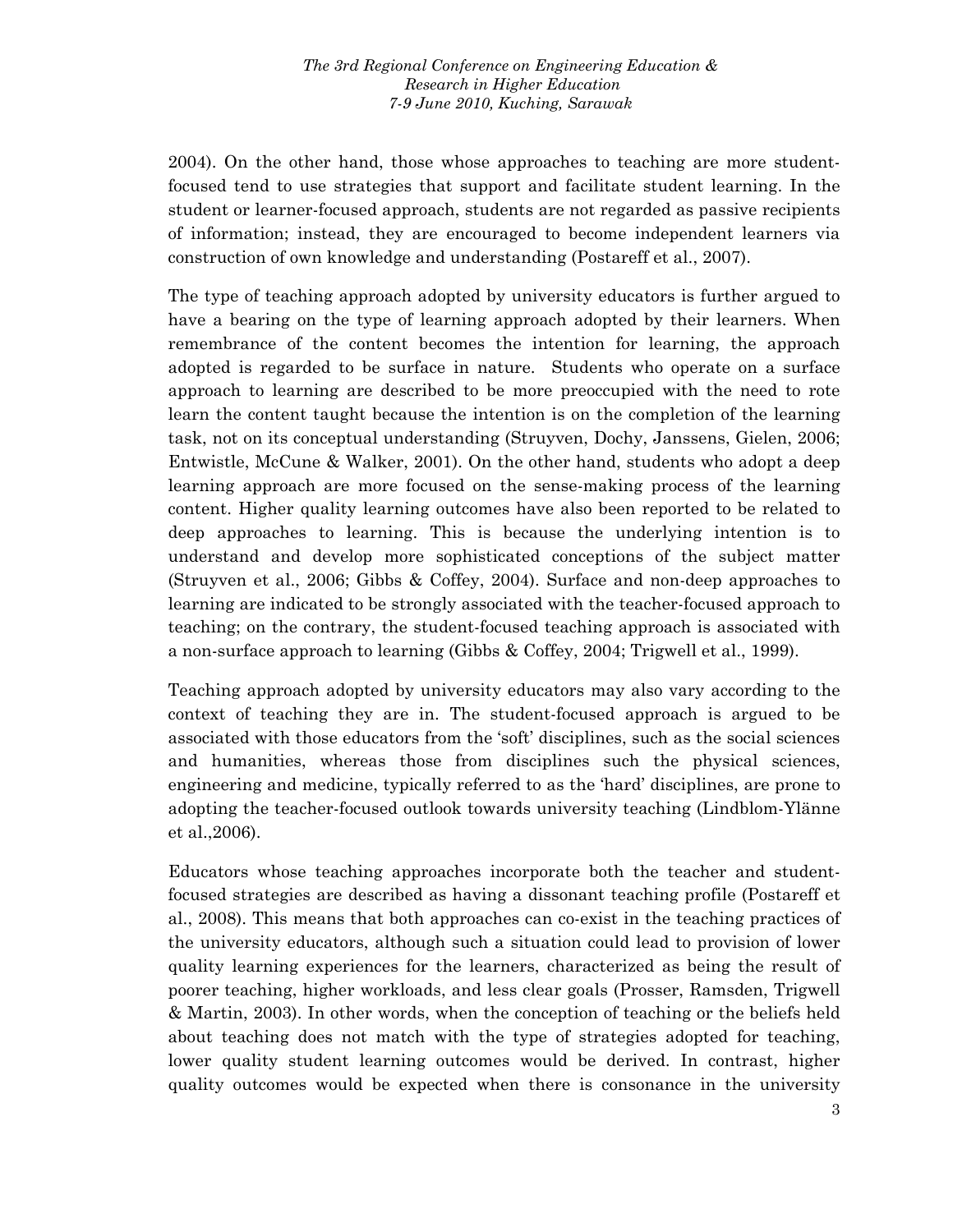educators' approaches to teaching. Therefore, efforts to promote more consonant learning-focused teaching among university teachers must be intensified so that a positive influence on the quality of student learning can be achieved (Postareff et al., 2008).

# **Pedagogical Training for University Teaching**

Qualification in teaching is not ordinarily considered as a requisite for becoming university educators (Postareff, Lindblom-Ylänne & Nevgi, 2008). The levels of expertise these educators have in the content area of study often take precedence over their ability to effectively teach the content area to the learners. Content knowledge refers to the knowledge of concepts, theories and ideas, as well as established practices and approaches towards developing such knowledge (Koehler & Mishra, 2009; Shulman, 1987). Although described as one of the fundamental knowledge bases for teaching, content knowledge alone would not be sufficient to ensure effective teaching and learning can be realized. Knowledge of the pedagogy, specifically the pedagogy in relation to the content, the pedagogical content knowledge, is equally pertinent for university educators to acquire. Pedagogical knowledge refers to the deep knowledge about the principles and strategies used in the teaching and learning process which may transcend subject matter (Koehler & Mishra, 2009), whereas pedagogical content knowledge is the knowledge of principles and strategies of teaching that are suitable for the learning of specific content. It is "the blending of content and pedagogy into an understanding of how particular topics, problems, or issues are organized, represented, and adapted to diverse interests and abilities of learners, and presented for instruction (Shulman, 1987, p.8).

Recognizing the need for development and improvement of university educators' pedagogical knowledge and skills, many countries, including Malaysia (AKEPT, 2009) have made decisions to put in place compulsory pedagogical training for their university educators (Sonesson & Lindgerg-Sand, 2006; van Keulen, 2006: Coffey & Gibbs, 2000). The focus of such programs is mainly on the development of pedagogical knowledge due to the diversity of the content expertise which educators who participated in the programs have.

Whether or not pedagogical training of university educators would have any effect on their conceptions of and approaches to teaching has become an emerging question in current research on university teaching (Stes et al., 2009; Postareff, Lindblom-Ylänne & Nevgi, 2007; Coffey & Gibbs, 2004; McArthur, Earl & Edwards, 2004; Ho, Watkins & Kely, 2001). Although evidence in literature on the effect of pedagogical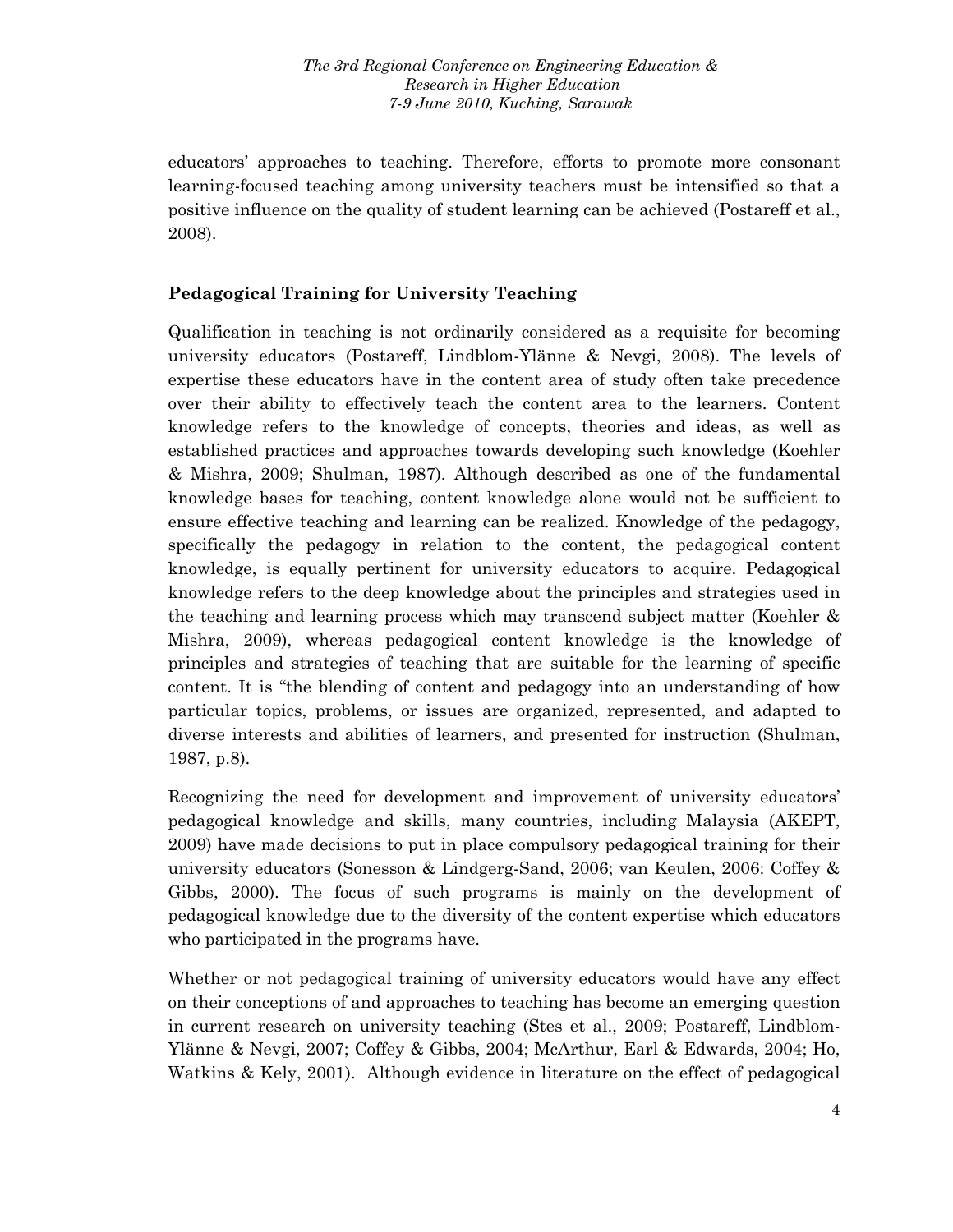training on university educators' teaching practices is scarce, the findings reported thus far seem to suggest that there is some effect of such training programs on the educators' conceptions of and approaches to teaching at the university level. Gibbs and Coffey (2004), in their study on the impact of such programs on university educators' teaching approaches, reported that pedagogical training can increase the extent to which the educators adopt a student-focused approach as well as improve a number of aspects of their teaching. Using the Approaches to Teaching Inventory (ATI), an instrument which measures teaching approaches of university educators, their study further revealed that a change in approach towards becoming more student-centered can be observed upon involvement in pedagogical training programs. A similar outcome was reported by Stes et al., (2009) who looked at the effects of an instructional development program on the teaching approach of beginning university educators. Their findings showed that differences in teaching approach were evident between beginning educators who had participated in the program and those who did not. A change towards a more student-focused approach was also observed amongst educators from the 'hard' disciplines at the end of the training. The research outcome reaffirms the claim that changes in teaching conceptions and approach can be facilitated via pedagogical training programs. This change process, however, is viewed to be gradual and must be supported via provision of intensive pedagogical training (Postareff et al., 2007).

# **Context of Study**

Since its inception in 1992, Universiti Malaysia Sarawak (UNIMAS) has strived to become an exemplary university of internationally acknowledged stature and a scholarly institution of choice for both students and academics through the pursuit of excellence in teaching, research and scholarship. Being a young public university in the country and the first in the state of Sarawak, UNIMAS' academics are generally younger and have lesser years of teaching experience at the higher education levels compared to the majority of the academics at other established universities in the country (CALM, 2006). As a forward looking university, UNIMAS, however, has embarked on a university-wide endeavor to assure its academics are able to demonstrate excellence in pedagogical skills by offering an inhouse Postgraduate Diploma in Teaching and Learning (PGDip in TL) in 2002.

The PGDip in TL program, conducted by the Centre for Applied Learning and Multimedia (CALM) is offered to all UNIMAS' new academics and those without formal training experience in teaching. Among others, the objectives of the program are to train UNIMAS' academics in teaching and learning in a systematic and formal basis, to establish a long term commitment toward teaching and learning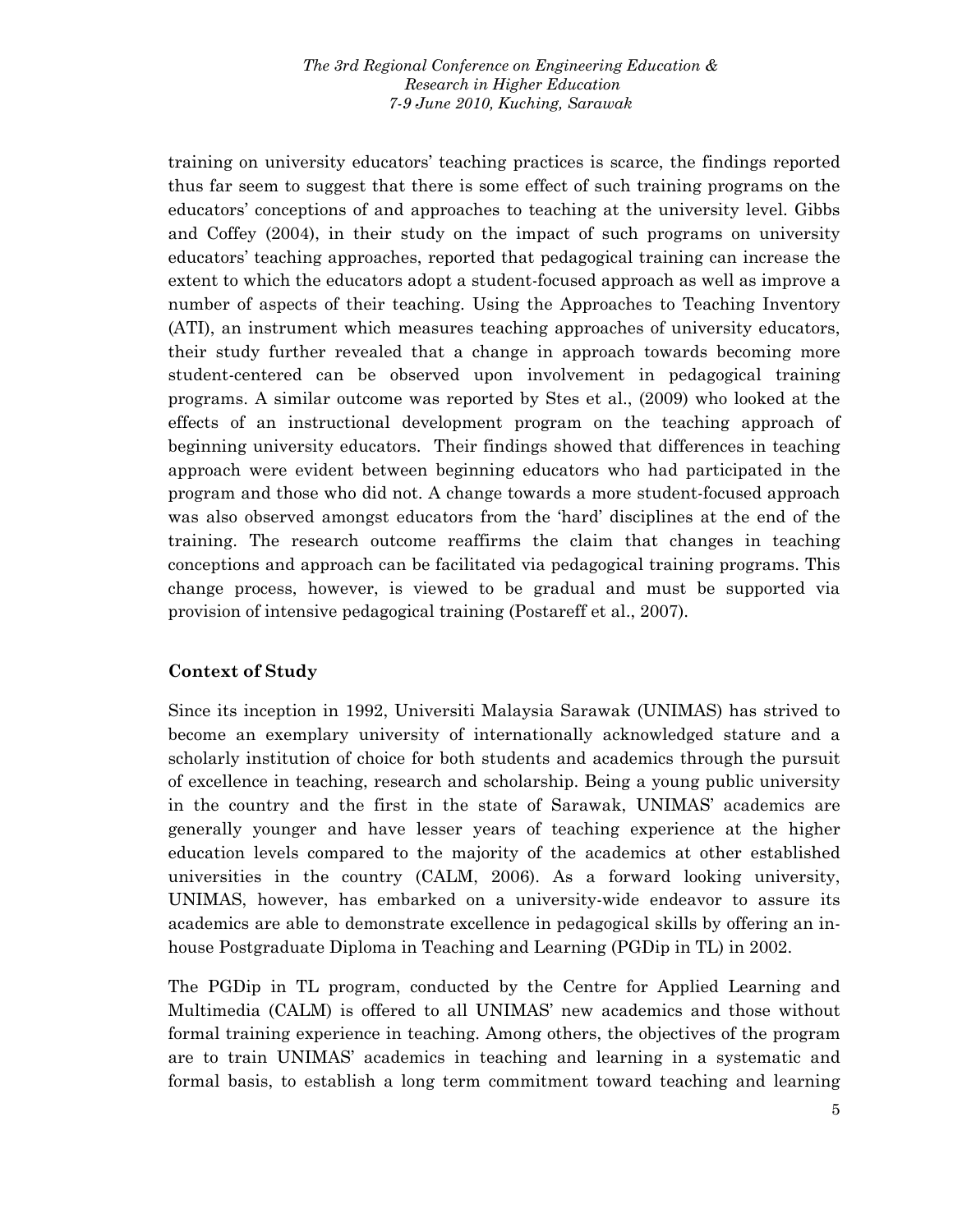that is consistent with UNIMAS teaching and learning policies, and to develop a culture of collaborative academic environment that places commitment to excellence in teaching and learning (CALM, 2006). Seven modules were designed and each addresses a pertinent component of university teaching. The modules are "Introduction to University Teaching", "Principles of Teaching and Learning", "Instructional Design", "Management of Teaching and Learning", "Assessment of Learning", "Educational Technology", and "Teaching Practice".

## **Purpose of Study**

Based on the exit surveys carried out at the end of each pedagogical training module, the participants of the PGDip in TL program had expressed satisfaction towards their learning experiences in the program (CALM, 2006). However, to date, there has not been any systematic study carried out to determine the impact of the pedagogical training on the academics approaches to teaching at UNIMAS. This present study aims to identify the approaches to teaching adopted by UNIMAS' academics before their participation in the PGDip in TL program and investigate the impact of the pedagogical training they had received on their approaches to teaching at the respective instructional settings at UNIMAS.

# **Research Design**

A cross-sectional research design using researcher-administered survey questionnaire, adapted from the Approaches to Teaching Inventory (ATI) by Trigwell and Prosser (2004) and Trigwell, Prosser and Ginns (2005) was employed in this study. This 22-item instrument, measured on a five-point Likert scale, was chosen as it enables identification of qualitatively different conceptions of teaching (Postareff et al., 2007). The ATI consists of two scales, namely the Information Transfer/Teacher-focused scale and the Conceptual Changes/Student-focused scale. Each of these scales also contains two subscales – *Intention* and *Strategy* subscales. The participants in this study were asked to respond to the items in relation to the teaching context they were in before and after involvement in the PGDip in TL program.

# **Study Participants**

To date, more than 200 UNIMAS' academics have attended the PGDip in TL program since its first implementation in 2003. However, only 74 of them were available for involvement when this study was conducted as the rest have either left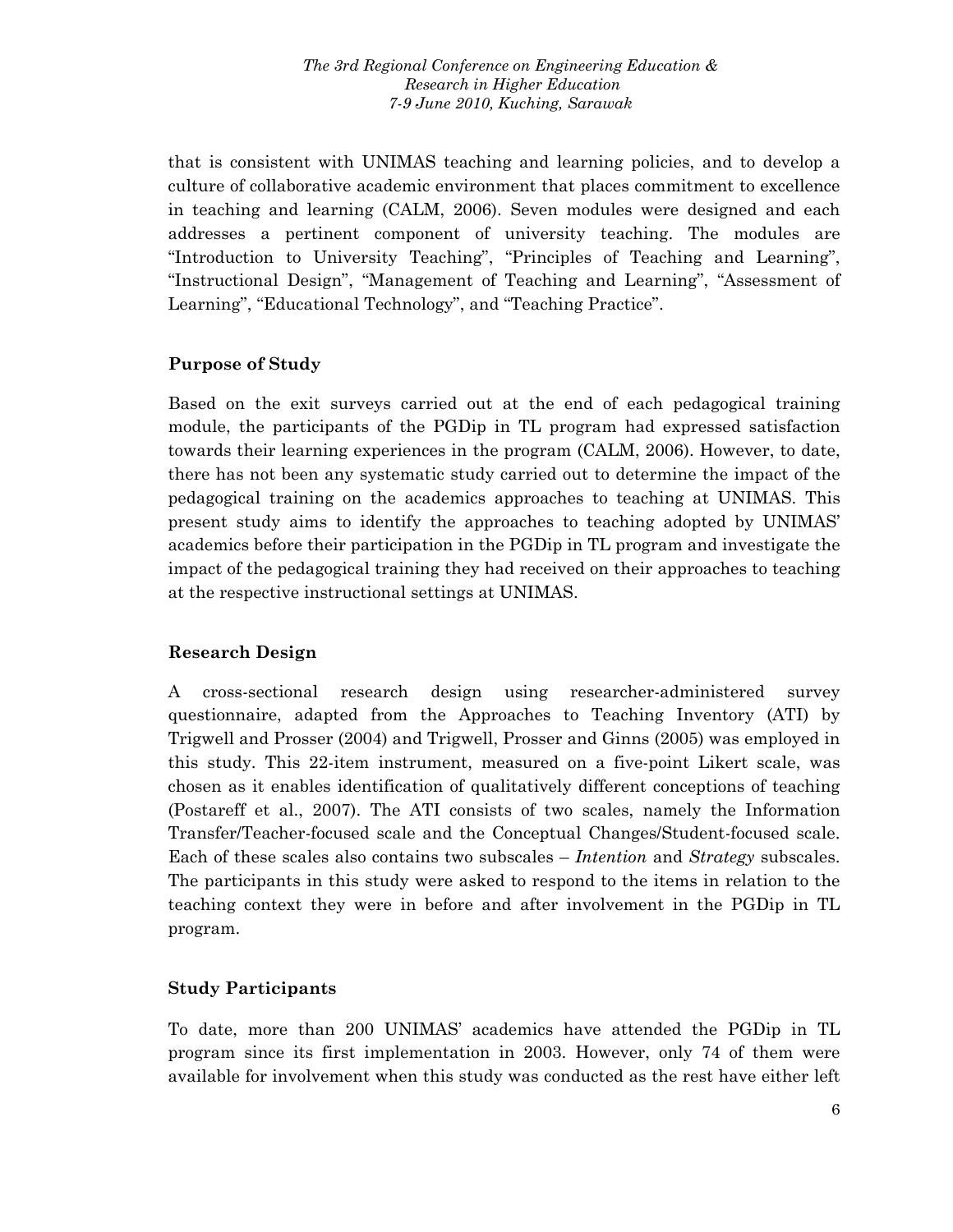the university or were on study leave. All eight academic faculties at UNIMAS and one centre, which is the Centre for Language Studies, were represented in list of the study participants. The survey questionnaires were distributed to and collected from these academics via their respective faculty's assistant registrar's office. A two-week period was given to the academics to complete the survey. At the end of the given timeline, only 32 completed questionnaires were received, yielding a 43.2% response rate.

A descriptive analyses of the participants' demographic distribution was carried out and it was revealed that  $90.6\%$  (n = 29) of them had never attended any pedagogical training prior to the PGDip in TL program. The analysis also showed that 53.1% (n = 17) of the participants were from study disciplines which are typically referred to as 'hard' disciplines, such as Engineering, Medical and Health Sciences, Resource Science and Technology, and Computer Science and Information Technology. The other 46.9 % ( $n = 15$ ) of the participants, however, were from the 'soft' disciplines, such as Economics and Businesses, Cognitive Sciences and Human Development, Social Sciences, and Applied and Creative Arts. Academics from the Centre for Language Studies are also grouped into this category. The participants' number of years teaching at higher education level ranged from less than a year (9.4%) to more than 10 years of experience  $(6.3\%)$ . In addition, 46.9% of them  $(n = 15)$  have between one to three years of working experience as university educators, whereas the remaining 37.5 % have between four to six years of working experience at higher education level.

### **Results**

The ATI consists of two scales, namely the Information Transfer/Teacher-focused (ITTF) scale and the Conceptual Changes/Student-focused (CCSE) scale. The participants in this study were asked to respond to the items in relation to the teaching context they were in before and after involvement in the PGDip in TL program. Based on the responses, the internal reliabilities of the scales were computed using Cronbach Alpha coefficients. The Cronbach Alpha values ranged from 0.842 to 0.940 as shown in Table 1 and were considered adequate for research purposes (Nunnally, 1978). These reliability values were comparable to those reported in previous studies using ATI such as the values of 0.70 reported by Postareff et al., (2008).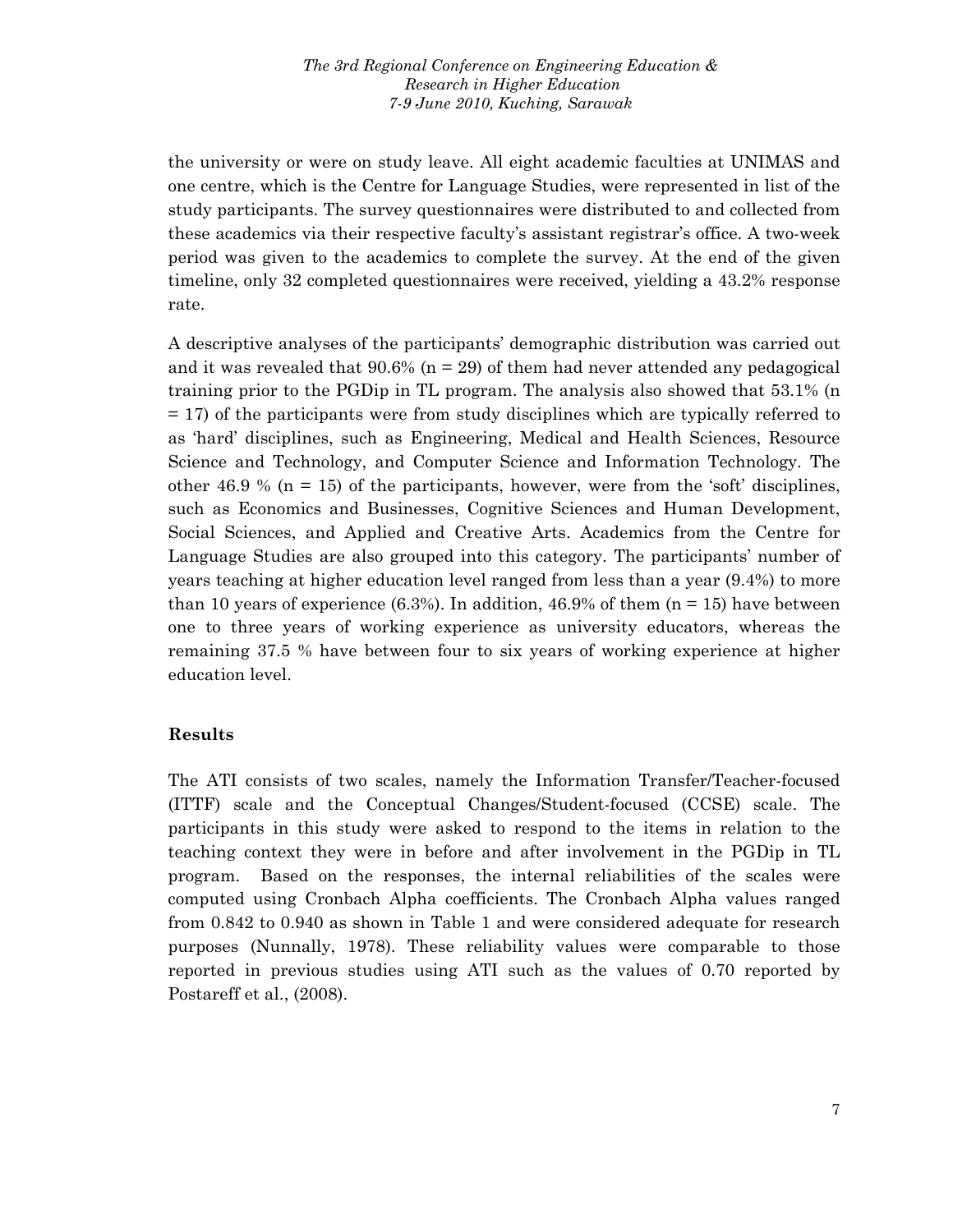|                          | Approaches to Teaching Inventory (ATI) |           |             |             |  |
|--------------------------|----------------------------------------|-----------|-------------|-------------|--|
|                          | $ITTF$ (Pre)                           | CCSF(Pre) | ITTF (Post) | CCSF (Post) |  |
| Cronbach Alpha<br>values | 0.842                                  | 0.940     | 0.919       | 0.948       |  |

Table 1. *Cronbach Alpha values for various sections of the questionnaire*.

*Note*:

(1) ITTF: Information Transmission/Teacher-Focused Approach

(2) CCSF: Conceptual Change/Student-Focused Approach

The mean scores for the two scales of ATI (ITTF and CCSF) before and after attending the PgDip in TL program were calculated and compared as shown in Table 2. The before-after differences for both the teacher-focused and studentfocused approaches were statistically significant. The participants of the workshop reported that their instructional approaches became less teacher-focused and more student-focused after they had completed the workshop.

Table 2. *Approaches to teaching before and after attending the PGDip in TL program*.

|        |          | ITTF-Teacher-Focused<br>Approach |    | CCSF-Student-Focused<br>Approach |           |    |
|--------|----------|----------------------------------|----|----------------------------------|-----------|----|
|        | Mean     | <b>SD</b>                        | n  | Mean                             | <b>SD</b> | n  |
| Before | 3.66     | 0.719                            | 32 | 3.29                             | 0.801     | 32 |
| After  | 3.39     | 0.597                            | 32 | 4.13                             | 0.611     | 32 |
| Change | $-0.27$  |                                  |    | 0.84                             |           |    |
|        | $-2.656$ |                                  |    | 6.533                            |           |    |
| df     | 31       |                                  |    | 31                               |           |    |
|        | $0.012*$ |                                  |    | $0.000***$                       |           |    |

Note: \* significant at 0.05; \*\*\* significant at 0.001

Figure 1 plots the above data and shows that the changes in the instructional approaches, as reported by the participants of the PgDip in TL program.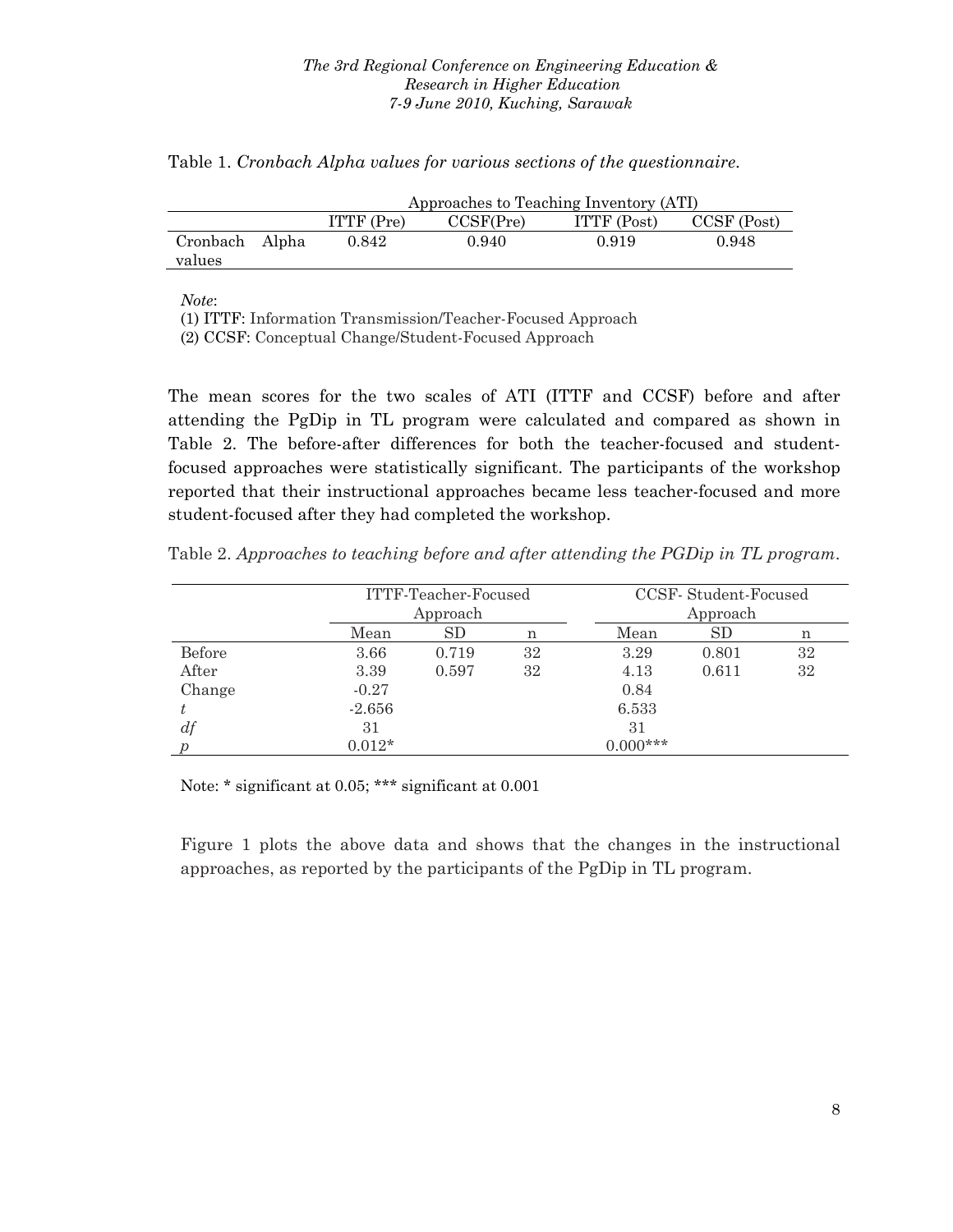

Figure 1. *Line graph depicting changes in scores on ITTF and CCSF before and after attending the program.* 

A split plot subject analysis of variance (SPANOVA) was conducted with the first independent variable, time of answering the ATI (pre and post PgDip with TL) and the second independent variable being the participants' disciplines of studies (science versus humanities). The dependent variable is the scores on ATI. The means and standard deviations for the ATI scores are presented in Table 3.

| ITTF-Teacher-Focused Approach |       | CCSF-Student-Focused Approach |       |
|-------------------------------|-------|-------------------------------|-------|
| Before                        | After | Before                        | After |

Table 3. *Mean and standard deviations of the ATI scores*

| For differences in ITTF (Teacher-Focused Approach) scores between the hard and             |
|--------------------------------------------------------------------------------------------|
| soft disciplines, after satisfying the assumptions for carrying out the SPANOVA            |
| analyses comprising of non-significant Box's M statistic (p-value $= 0.440$ ), Mauchy's    |
| Test of sphericity (p-value = 0.450), and Levene's test homogeneity of variance (p-        |
| value = $0.754$ and $0.981$ ), it was found that there were no differences in their ITTF   |
| scores between lecturers from the hard and soft disciplines ( $F=0.429$ , p-value =        |
| 0.517), although there was a significant decrease for the ITTF scores from before and      |
| after attending the PgDip in TL program (Wilk's $\lambda = 0.813$ , p-value= 0.014). There |

Discipline n Mean SD Mean SD Mean SD Mean SD Hard 17 3.67 0.655 3.25 0.553 2.80 0.645 3.96 0.645 Soft 15 3.64 0.809 3.55 0.621 3.85 0.561 4.33 0.517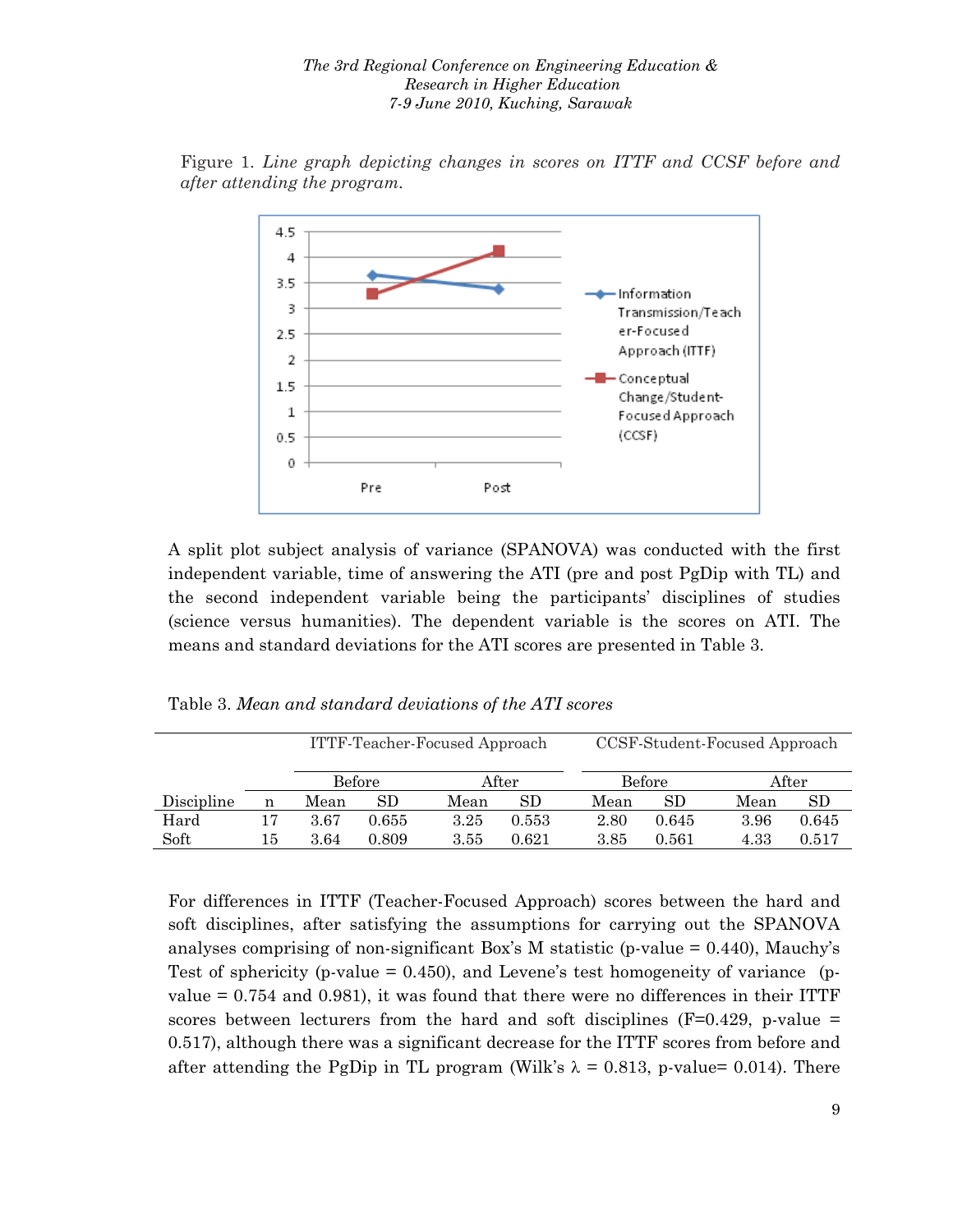was also no significant interaction between the two variables (Wilk's  $\lambda = 0.913$ , p $value = 0.101$ .

For differences in CCSF (Student-Focused Approach) scores between the soft and hard disciplines, after satisfying the assumptions for carrying out the SPANOVA analyses comprising of non-significant Box's M statistic (p-value  $= 0.635$ ), Mauchy's Test of sphericity (p-value  $= 0.560$ ), and Levene's test homogeneity of variance (pvalue = 0.597 and 0.536), it was found that there were differences in the before and after CCSF scores between lecturers from the hard and soft disciplines ( $F=15.7$ , pvalue < 0.0005). In addition there was a significant increase for the CCSF scores from before and after attending the PgDip in TL program (Wilk's  $\lambda = 0.371$ , p-value < 0.0005). There was also a significant interaction between the two variables (Wilk's  $\lambda = 0.769$ , p-value = 0.005).

Figure 2 plots the scores for CCSF before and after attending the PgDip in TL program and the disciplines of the participants. The participants from the hard disciplines indicated lower level of student-focused approach for both before and after attending the PgDip in TL than those in the soft disciplines but the changes from less to more student-focused approaches was more prevalent for participants from the hard disciplines.

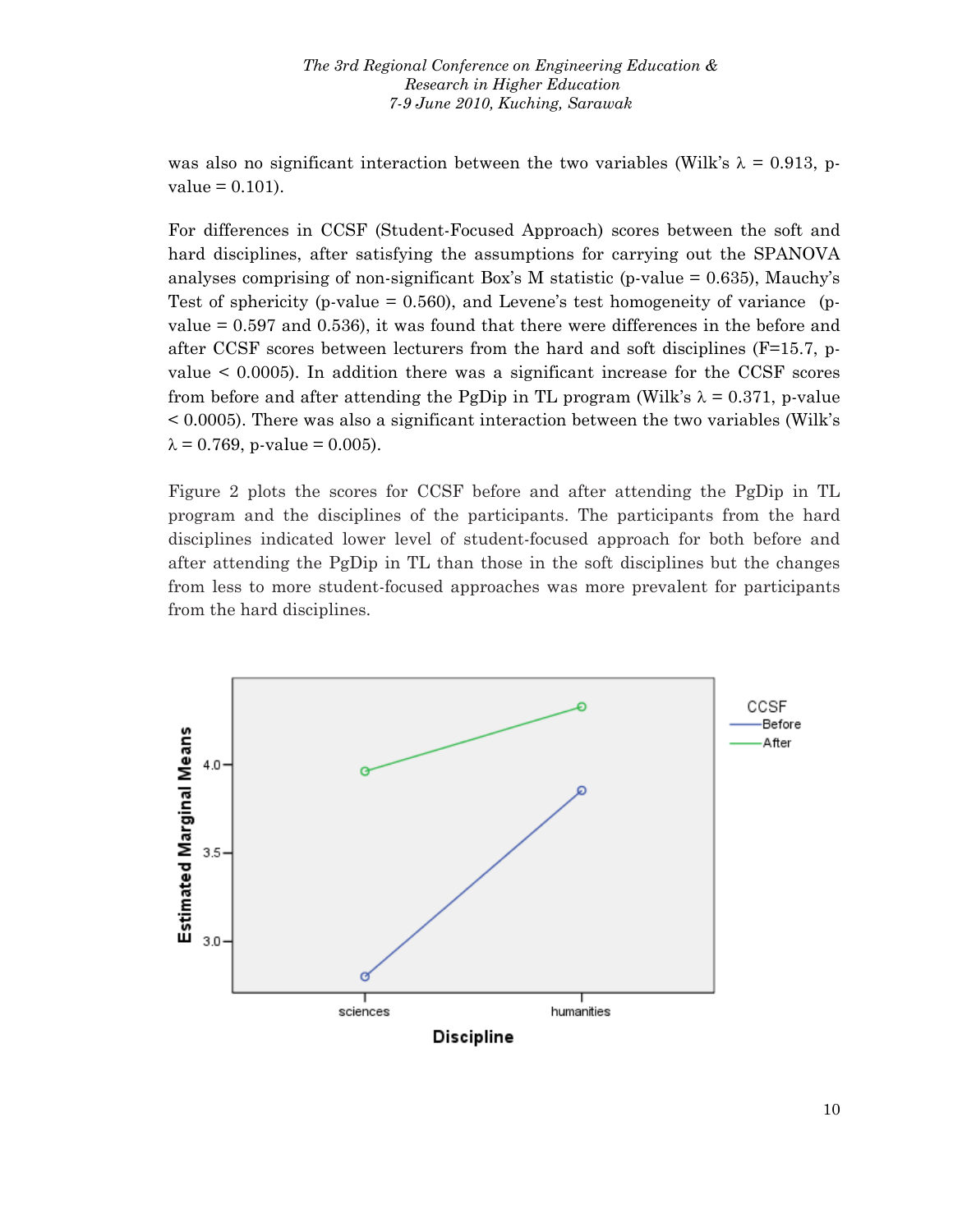## **Discussions**

The finding of this study indicated that the participants of the PGDip in TL program reported that their instructional approaches became less teacher-focused and more student-focused after they had completed the program. Thus, this finding lend support to the views that pedagogical training had some effects on university educators' conceptions of and approaches to teaching at the university level (Stes et al., 2009; Postareff et al., 2004; Coffey & Gobbs, 2004). In addition, it was similar to the findings reported by Gibbs and Coffey (2004) that pedagogical training can results in educators adopting a student-focused approach to teaching at the tertiary level.

Furthermore, it has been suggested that university educators from the hard disciplines are prone to adapting more teacher-focused approach to teaching than those from the humanities disciplines (Lindblom-Ylänne et al., 2006). To a certain extent this was supported by the findings in this study. It was reported that prior to attending the PgDip in TL program, participants of the study reported almost similar scores for the Teacher-Focused Approach scale of ATI but for the Student-Focused Approach scale, the ratings by the participants from the hard disciplines were much lower than those reported by those from the soft disciplines. Thus, it would appear that educators in the hard disciplines practiced less Student-Focused Approach in their classes than their counterparts from the soft disciplines. However, for both disciplines, the participants indicated that they showed more Student-Focused Approach and less Teacher-Focused Approach in their teaching after attending the PgDip in TL program, indicating that a positive impact of the program. Thus, this finding provide evidence to support the continuance of the efforts to develop and improve university educators' pedagogical knowledge and skills carried out in UNIMAS and other universities in Malaysia (AKEPT, 2009).

The results of the survey essentially provided evidence for two issues in academic training of pedagogy. Firstly, the participants reported that their instructional approaches gradually shifted to become more student-centered after they attended the training program. This is markedly clear from academics who came from both hard and soft disciplines. Secondly, participants from the hard disciplines reported a lower level use of student-focused instructional approaches when compared to those from soft disciplines. The result may have been attributed to the nature of these disciplines, in that the soft disciplines tended to use student-oriented tasks such as small-group discussions, reflective journals, collaborative group projects and so forth.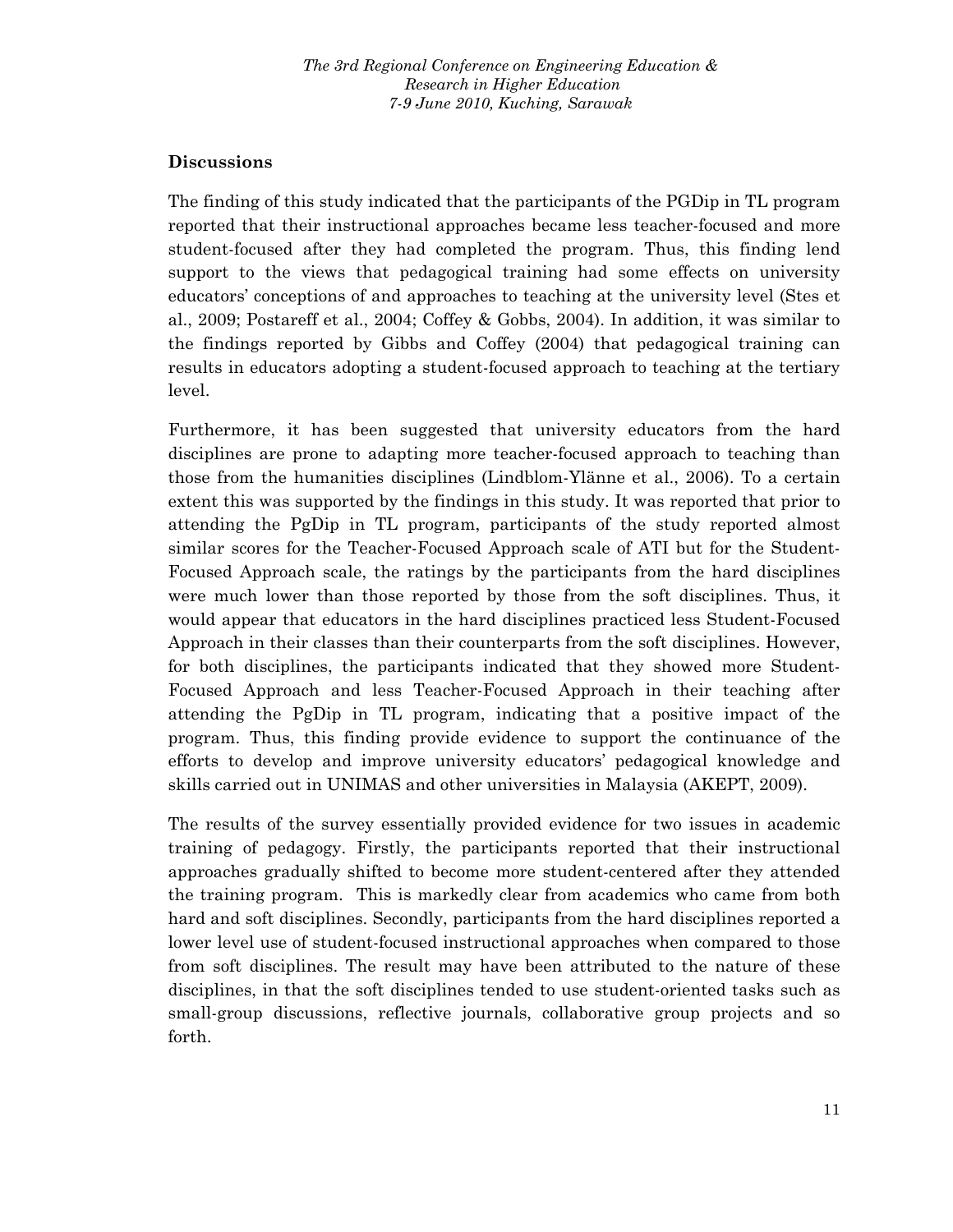### **Conclusions**

The UNIMAS strategy to equip its educators are consequently affecting its students and courses, as the educators are gradually conscious and responsive to the needs of a good and effective learning experience for their students. It is hoped that the postgraduate diploma program will continue to become an integral part of the academic development initiative in UNIMAS. As the number of its academics learn and use the knowledge and skills in pedagogy to match their content knowledge in their respective disciplines, the quality of teaching and learning at the university shall mature and progress in line with the aspirations of UNIMAS to become contemporary and forward-looking in the aspects of teaching and learning in the country.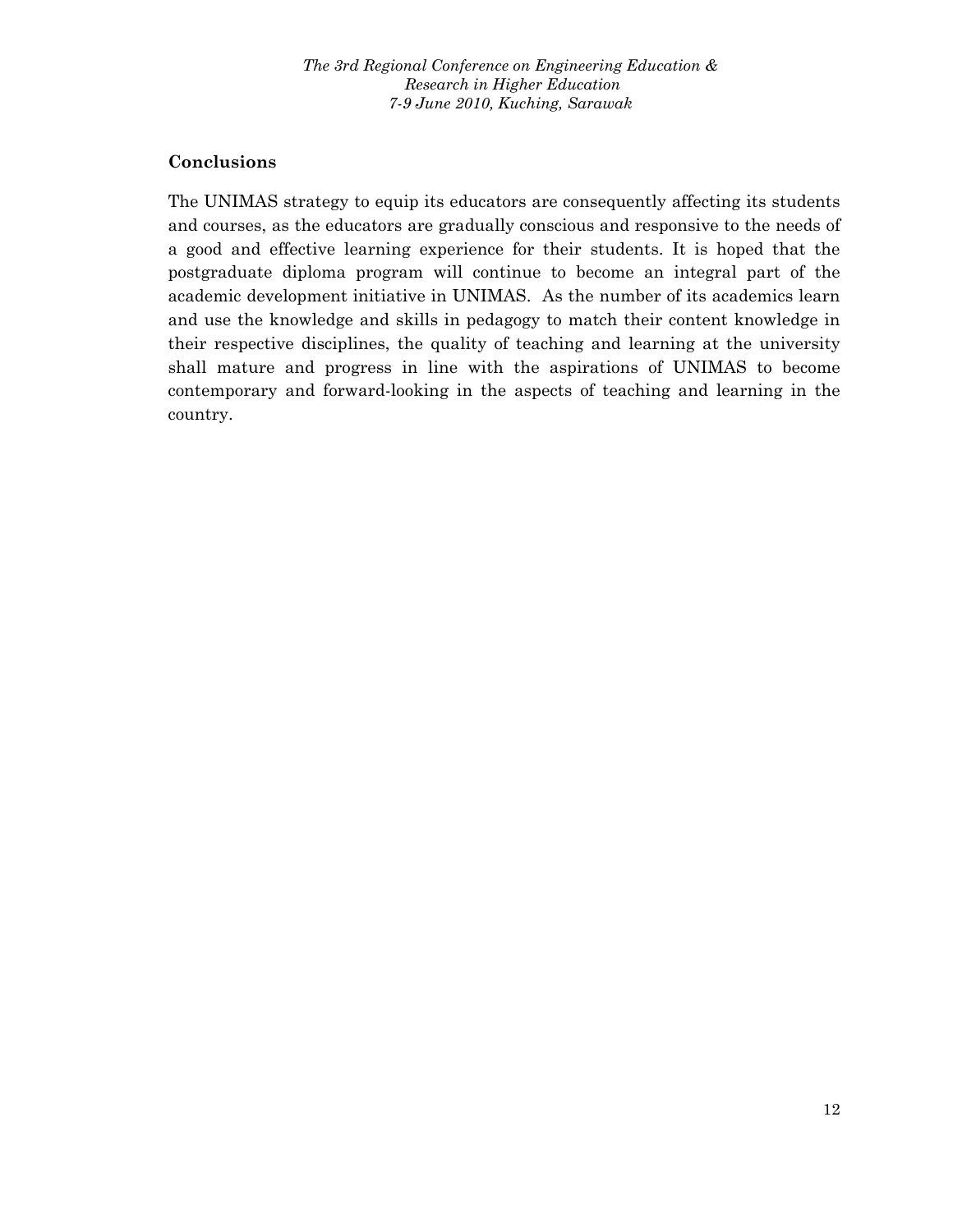#### **References**

AKEPT (2009). *Shaping minds building leadership*. Putrajaya: AKEPT-MOHE.

- Barton, B.H. (2006). Is there a correlation between scholarly productivity, scholarly influence and teaching effectiveness in American Law Schools? An empirical study. *bepress Legal Series. Working Paper 1808*. Retrieved from http://law.bepress.com/expresso/eps/1808.
- Brew, A. (1999). Research and teaching: changing relationships in a changing context. *Studies in Higher Education*, 24 (3), 291- 302.
- CALM (2006). *Postgraduate Diploma in Teaching and Learning Handbook*. Kota Samarahan, Sarawak: CALM, UNIMAS.
- Coffey, M. & Gibbs, G. (2004). The impact of training of university teachers on their teaching skills, their approach to teaching and the approach to learning of their students. *Active Learning in Higher Education*, *5* (87), 87 – 100.
- Coffey, M. & Gibbs, G. (2000). Can academics benefit from training? Some preliminary evidence. *Teaching in Higher Education*, *5* (3), 385 – 389.
- Confesorre, G.J. (2008). Achieving the objective to produce life-long learners and leaders in an international and multicultural setting. Invited talk at the *International Conference on Leadership in Higher Education* organized by AKEPT (MOHE), 24-26 Nov 2008, Kuala Lumpur.
- Entwistle, N., McCune, V., & Walker, P. (2001). Conceptions, styles, and approaches within higher education: analytical abstractions and everyday experience. In Sternberg, R.J. & Zhang, L.F. (eds). *Perspectives on cognitive, learning and thinking styles*. New Jersey: Lawrence Erlbaum.
- Gibbs, G. & Coffey, M. (2004). The impact of training of university teachers on their teaching skills, their approach to teaching and the approach to learning of their students. *Active Learning in Higher Education*, 5, 87- 100.
- Hashweh, M. Z. (2005), 'Teacher Pedagogical Constructions: A reconfiguration of pedagogical content knowledge'. *Teachers and Teaching: Theory and Practice*, *11* (3), 273-292.
- Ho, A., Watkins, D. & Kelly, M. (2001). The conceptual change approach to improving teaching and learning: An evaluation of a Hong Kong staff development programme. *Higher Education*, *42* (2001), 143 – 169.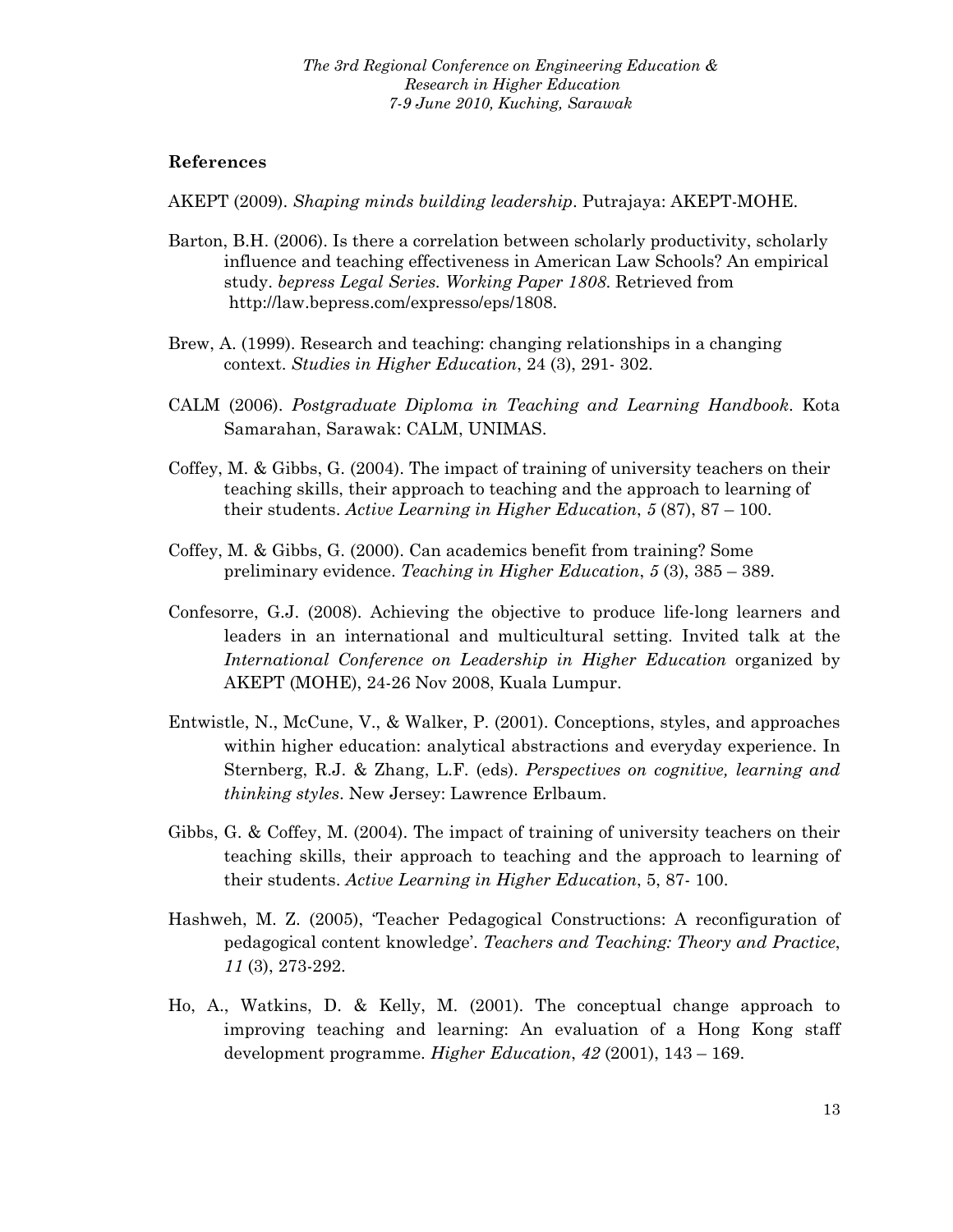- Kember, D. (1997). A reconceptualization of the research into university academics' conceptions of teaching. *Learning and Instruction*, *7*(3), 255 – 275.
- Koehler, M. J., & Mishra, P. (2009). What is technological pedagogical content knowledge? *Contemporary Issues in Technology and Teacher Education*, *9*(1). Retrieved from http://www.citejournal.org/vol9/iss1/general/article1.cfm
- Leach, J. & Moon, B. (2000), 'Pedagogy, information and communications technology and teachers' professional knowledge'. *The Curriculum Journal*, *11* (3), 385- 404.
- Lindblom-Ylänne, S., Trigwell, K., Nevgi, A. & Ashwin, P. (2006). How approaches to teaching are affected by discipline and teaching context. *Studies in Higher Education, 31* (3), 285 – 298.
- Marsh, H. W. & Hattie, J. (2002). The relation between research productivity and teaching effectiveness: complementary, antagonistic, or independent constructs? *The Journal of Higher Education*, *73* (5), 603 – 641.
- McArthur, J., S. & Edwards, V. ( 2004). Impact of courses for university teachers. *Australian Council of Educational Research Conference, 2004.* Paper for AARE 2004, Melbourne, Australia.
- Nunnaly, J. (1978). Psychometric theory. New York: McGraw-Hill.
- Perry, R. P. & Smart, J. C. (1997). *Effective teaching in higher education: Research and practice.* NY: Agathon Press.
- Postareff, L., Lindblom-Ylänne, S. & Nevgi, A. (2008). A follow-up study of the effect of pedagogical training on teaching in higher education. *The International Journal of Higher Education and Educational Planning*, *56* (1), 29 – 43.
- Postareff, L., Lindblom-Ylänne, S. & Nevgi, A. (2007). The effect of pedagogical training in higher education. *Teaching and Teacher Education*, *23*, 557-571.
- Postareff, L. Katajavuori, N., Lindblom-Ylänne, S. & Trigwell, K. (2008). Consonance and dissonance of teaching of university teachers. *Studies in Higher Education, 33* (1), 49-61.
- Prosser, M., Ramsden, P., Trigwell, K., & Martin, E. (2003). Dissonance in experience of teaching and its relation to the quality of student learning. *Studies in Higher Education*, 28, 37-48.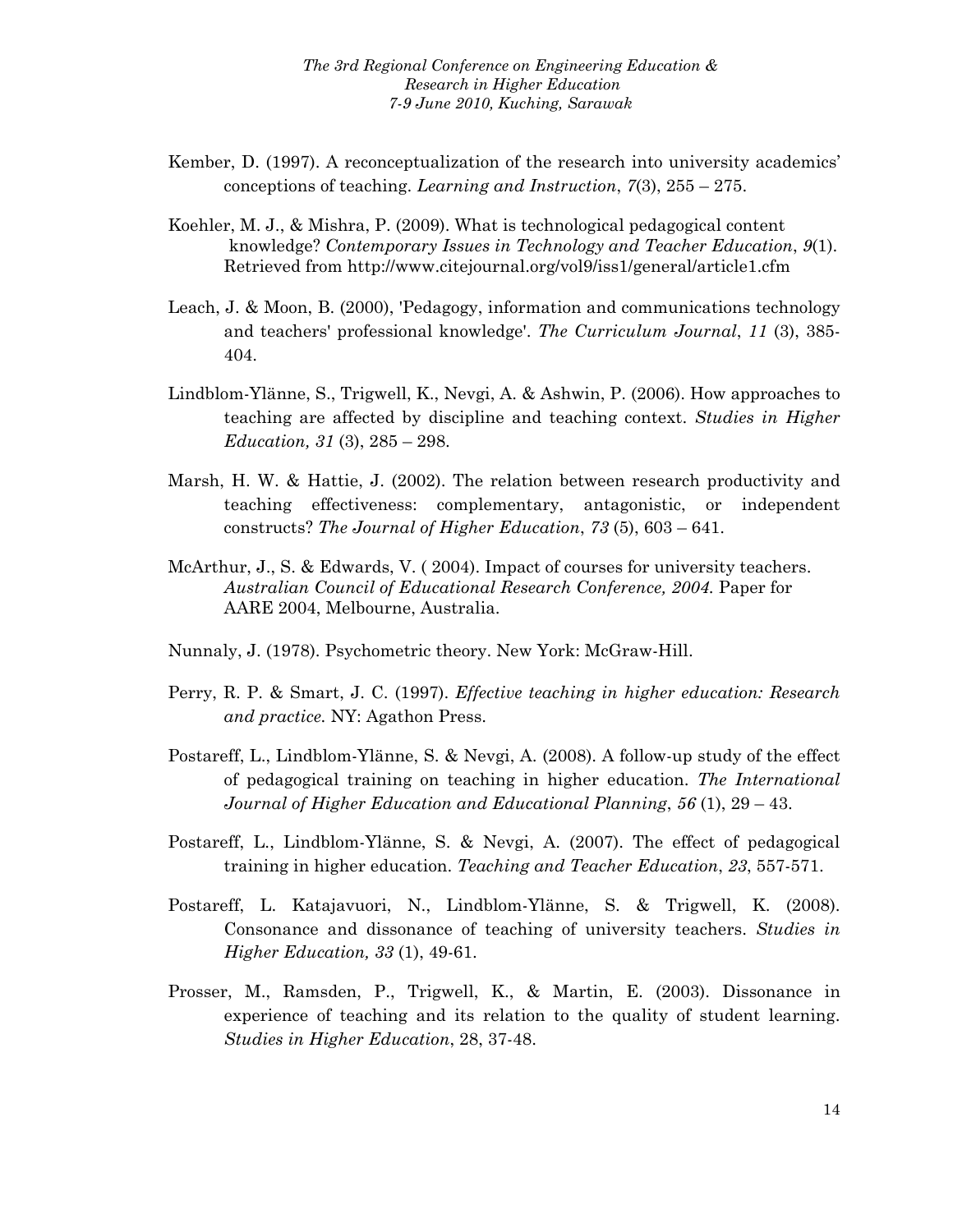- Prosser, M. Trigwell, K. & Lyons, F. (1997). Relations between teachers' approaches to teaching and students' approaches to learning. Paper presented at the *7th Conference of the European Association for Research in Learning and Instruction*, Athens.
- Segall, A. (2004), 'Revisiting pedagogical content knowledge: The pedagogy of content/The content of pedagogy'. *Teaching and Teacher Education Journal*, 20, 489-504.
- Shulman, L. (1987). Knowledge and teaching: Foundations of the new reform. *Harvard Educational Review, 57* (1), 1-22.
- Stes, A., Coertjens, L. & Van Petegem, P. (2009). Instructional development for teachers in higher education: impact on teaching approach. *Higher Education.*
- Struyven, K., Dochy, F., Janssens, S. & Gielen, S. (2006). On the dynamics of students' approaches to learning: The effects of the teaching/learning environment. *Learning and Instruction*, 16(2006), 279-294.
- Sonesson, A., & Lindberg Sand, A. (2006, June). *Compulsory higher education teacher training in Sweden – A nucleus for scholarship of teaching and learning*. (Paper presented at the 6th Conference of the International Consortium for Educational Development, Sheffield).
- Trigwell, K. Prosser, M. & Waterhouse, F. (1999). Relations between teachers' approaches to teaching and students' approaches to learning. *Higher Education*, *37*, 57-70.
- Trigwell, K., & Prosser, M. (2004).Development and use of the approaches to teaching inventory. *Educational Psychology Review*, *16* (4), 409 – 424.
- Trigwell, K., & Prosser, M., & Ginna, P. (2005). Phenomenographic pedagogy and a revised approaches to teaching inventory. *Higher Education Research and Development*, *24* (4), 349 – 360.
- van Keulen, H. (2006, June). *Staff development and basic teacher qualification systems in The Netherlands, with a focus on Utrecht University.* (Paper presented at the 6th Conference of the International Consortium for Educational Development, Sheffield).
- Varghese, N. V. (2004). Institutional restructuring of higher education in Asia: Trend and patterns. Theme paper prepared for the policy forum on